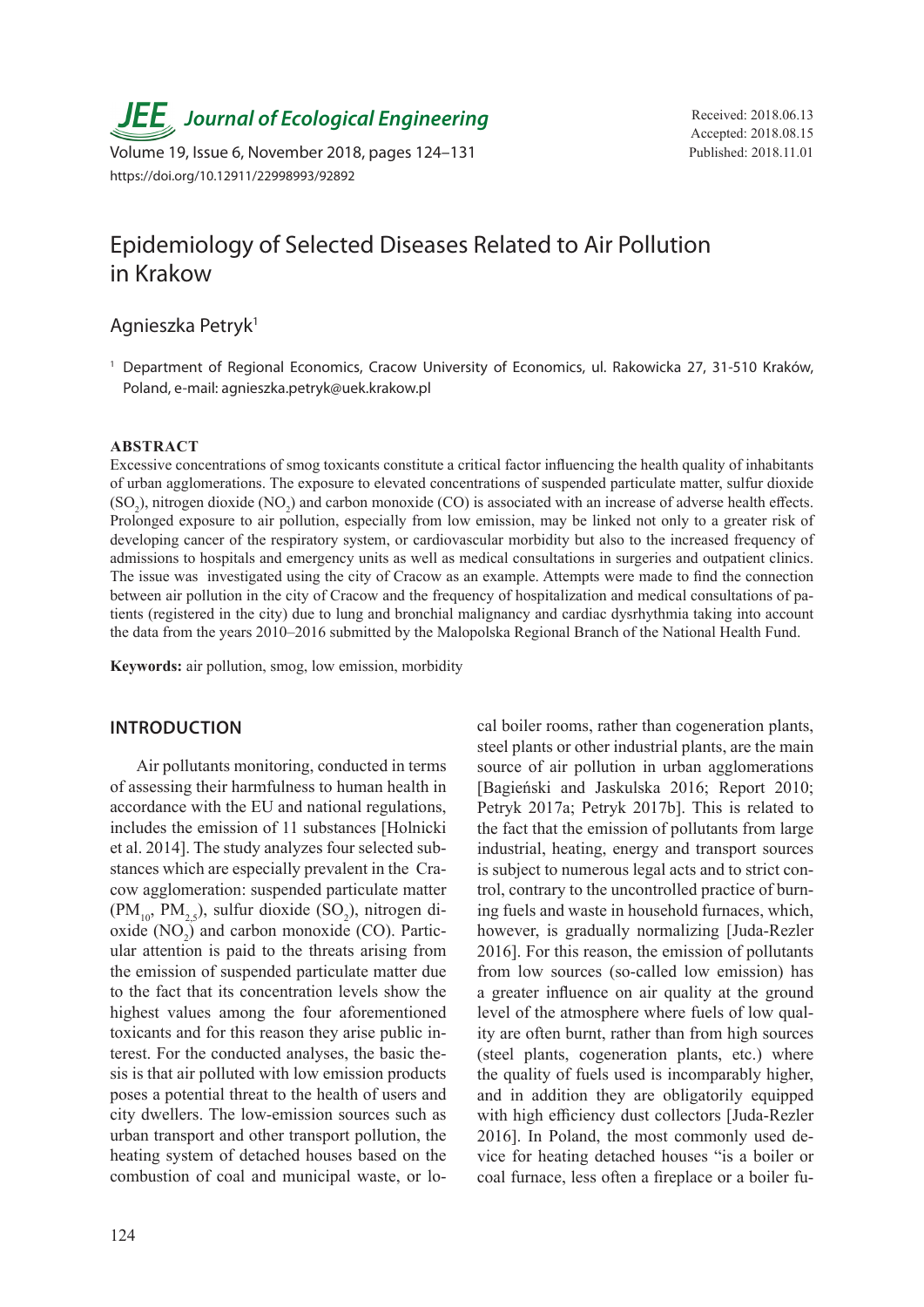elled with wood or pallets or other types of biomass, whereas gas, oil boilers or electric heating are the rarest" [Degórska 2016]. The sources of low emission show multiple variations, depending on the chemical composition of pollutants and their emission intensity as well as the technical conditions of the emitter (height, diameter, etc.) [Juda-Rezler 2000].

## **SOURCES AND IMPACT OF AIR POLLUTANTS ON HUMAN HEALTH**

The analysis of the related literature does not cast any doubt that the occurrence of some diseases is directly or at least indirectly associated with the pathogenic exposure to air pollution, especially in urban agglomerations. The relationship between the air pollutants and their impact on the health of inhabitants of urban agglomerations, especially metropolitan cities, concerns not only the morbidity of respiratory and immune system diseases or neurological symptoms, but also the prevalence of prematurity, spontaneous abortion, low birth weight and birth defects of newborns that lower their intellectual and immunological potential in subsequent developmental stages [Report on the state of health 2011].

Low emission of suspended particulate matter from the sources of municipal and household sector as well as from the so-called secondary emission related to the negligence of city cleanliness and the growing intensity of car transport is a real problem in Polish cities [Wnuka 2010]. Suspended particulate matter has its toxic impact on significant areas due to its cross-border nature caused by meteorological factors that may stimulate the spread of pollutants by air or restrict air ventilation in rural and urbanized areas [Kozłowska et al. 2011; Wnuka 2010]. Primary particulate matter emission comes from natural and anthropogenic sources, while the particulate matter generated as a result of chemical reactions becomes a secondary toxicant in the atmospheric air [Degórska 2016].

The number of research projects in which confirmation or exclusion of dependence between high concentrations of suspended particulate matter and the higher number diagnoses of specific diseases in people susceptible to short or longterm exposure to these toxicants is increasing. Among the effects of short-term exposure to the absorption of higher concentrations of suspended particulate matter by the body, acute responses of the respiratory system were found in individual age categories. Long-term exposure, even to relatively low concentrations of particulate matter, over many years leads to the development of chronic diseases, including cancer, especially lung cancer, as confirmed by the International Agency for Research on Cancer (IARC) [Skotak 2016].

The prenatal and perinatal exposure to toxic effects of suspended particulate matter may lead to fetal development disorders and cause perinatal complications; it also poses a higher risk of developing allergies, diabetes, asthma, nervous system diseases, etc. in a child's adult life [Skotak 2016]. The risk of recurrent pneumonia is even three times higher in the children whose mothers were exposed to high levels of PM2.5 during pregnancy [Warczyński 2016]. In etiopathogenesis of diseases, both the finest particulate matter fractions and the concentration of its individual constituent substances can be critical. It is believed that it is the content of hydrocarbons or transition metals exert more influence on the development of asthma than the total concentration of particulate matter [Jędrak, Badyda and Konduracka 2016]. Physical activity, which intensifies lung ventilation, exposes the people doing sport under the conditions of higher particulate matter concentration to the inhalation of higher content of the toxicant [Malec and Borowski 2016]. There is no safe level of concentration below which there are no adverse health effects of exposure to this toxicant [Skotak 2016].

The number of medical consultations as well as absenteeism in schools and workplaces rises when the concentration of suspended particulate is relatively low. Higher concentrations may determine the increase in the number of people being hospitalized as well as in the number of deaths [Skotak 2016]. Every year in Poland, more than fifteen times more people die from the diseases related to air pollution than from road accidents. This is estimated at forty-five thousand people a year [Warczyński 2016].

Black smog occurring in industrial areas in the winter is particularly dangerous for human health [Juda-Rezler 2000] due to the high concentrations of sulphur dioxide. Sulphur dioxide  $(SO_2)$ of anthropogenic origin is emitted from municipal and household sources, and above all from the energy and industrial sources associated with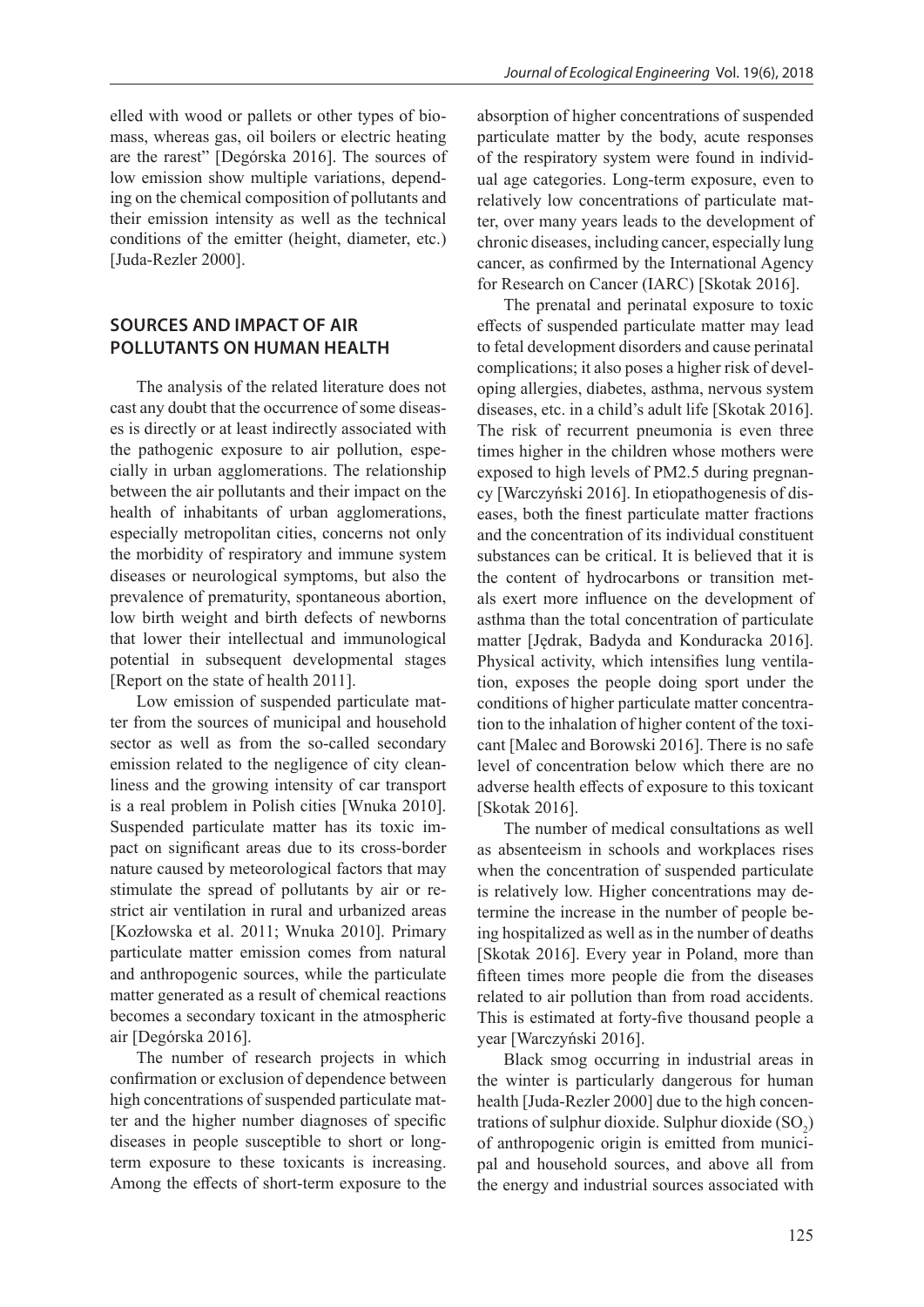the extraction, processing and combustion of fossil fuels, in particular, hard coal in Poland [Kordylewski 2008]. Exposure to high concentrations of the colourless gas characterized by a choking odour is fraught with a high risk of airway damage [Kostrz and Satora 2017].

In the case of nitrogen dioxide  $(NO<sub>2</sub>)$ , there is an upward trend in its anthropogenic emission from urban transport sources, with a noticeable reduction in the production of nitrogen oxides in the energy industry [Juda-Rezler 2000]. On the one hand, this is due to the increasing share of cars in urban transport, on the other, it results from the use of modern technologies in the power industry [Juda-Rezler 2000]. Exhaust fumes constitute the main source of carbon monoxide (CO) emission although combustion of fuels in the municipal and household sector, accounting for nearly 50% of its national emissions plays also a significant role [Zakrzewski 1995; Juda-Rezler 2000; Hławiczka 2008].

### **AIR POLLUTION IN CRACOW**

Road transport is a critical source of particulate matter emission. Not only is the dust caused by the combustion of fuels in car engines, but also by the wear of brake pads and the abrasion of tires and road surfaces, including re-suspension, i.e. re-lifting of road dust during road traffic [Degórska 2016]. According to the data of the Department of Municipal Economy and Environmental Protection of the Municipal Office of Cracow, collected on the basis of vehicular traffic measurements, approximately 40,000 vehicles pass through Cracow through transit traffic every day, and the total number of people entering the city daily amounts to 246 thousand. The most traffic-laden are: Kościuszko barrage, the Dębnicki

Bridge, as well as ul. Wielicka and Zakopiańska ["Gazeta Krakowska" 2017].

It was estimated that several hundred people die due to air pollution in Cracow per year. "The average number of avoidable deaths per year was estimated for 2001 in relation to the level of pollution reduction (average annual PM2.5). The reduction to the level of 25  $\mu$ g/m<sup>3</sup> would decrease the number of deaths on average by 232, to the level of 20 μg/m<sup>3</sup> by 362, to the level of 15 μg/m<sup>3</sup> by 492, and to the level of  $10 \mu g/m^3$  (WHO recommendation) by 612. In addition, it was estimated that a statistical resident of Cracow would live one year longer, on average, if the mean annual concentration of particulate matter PM2.5 could be reduced to 15  $\mu$ g/m<sup>3</sup>" [bip.malopolska.pl 2017].

The data from the Krakow Smog Alert indicated that the daily dose of benzo $[a]$ pyrene absorbed by residents of Krakow during the year 2011 corresponded to the smoking an average of seven cigarettes [Pankowska, Gorczyca 2015].

The measurements carried out in the air quality control stations at the main communication routes in Cracow showed that the permissible level of PM10 particulate matter concentration had been exceeded in the years 2010–2015 (Table 1). Despite the exceedance of standards, a decrease in the concentration of average annual PM10 in the analyzed five-year period was observed at all measuring points.

In the same period, the values of average annual PM 2.5 concentration also exceeded the permissible standards (Table 2). As in the case of PM 10, a downward trend of PM 2.5 concentrations was noticeable in the years 2011–2015. In 2016, in the Cracow agglomeration, more than 35 exceedances of the permissible standard of PM10 concentrations were observed at all monitoring stations within 24-hour period (Table 3).

**Table 1.** The concentration of average annual PM 10 at air quality monitoring stations in Cracow in the years 2011–2015

|                                      | Concentration of average annual PM 10 [µg/m <sup>3</sup> ] |                      |    |    |    |  |  |  |  |  |  |  |  |
|--------------------------------------|------------------------------------------------------------|----------------------|----|----|----|--|--|--|--|--|--|--|--|
| Location<br>of the measuring station | Permissible level (since 2005) 40:µg/m <sup>3</sup>        |                      |    |    |    |  |  |  |  |  |  |  |  |
|                                      | 2011                                                       | 2012<br>2014<br>2013 |    |    |    |  |  |  |  |  |  |  |  |
| UI. Bujakowa                         | 54                                                         | 53                   | 44 | 46 | 45 |  |  |  |  |  |  |  |  |
| UI. Bulwarowa                        |                                                            | 66                   | 60 | 64 | 68 |  |  |  |  |  |  |  |  |
| Al. Krasińskiego                     | 63                                                         |                      | 49 | 49 | 52 |  |  |  |  |  |  |  |  |

Source: Prepared on the basis of: Annex No. 1 to Resolution No. XXXII / 451/17 of the Regional Assembly of the Malopolska Region of 23 January 2017.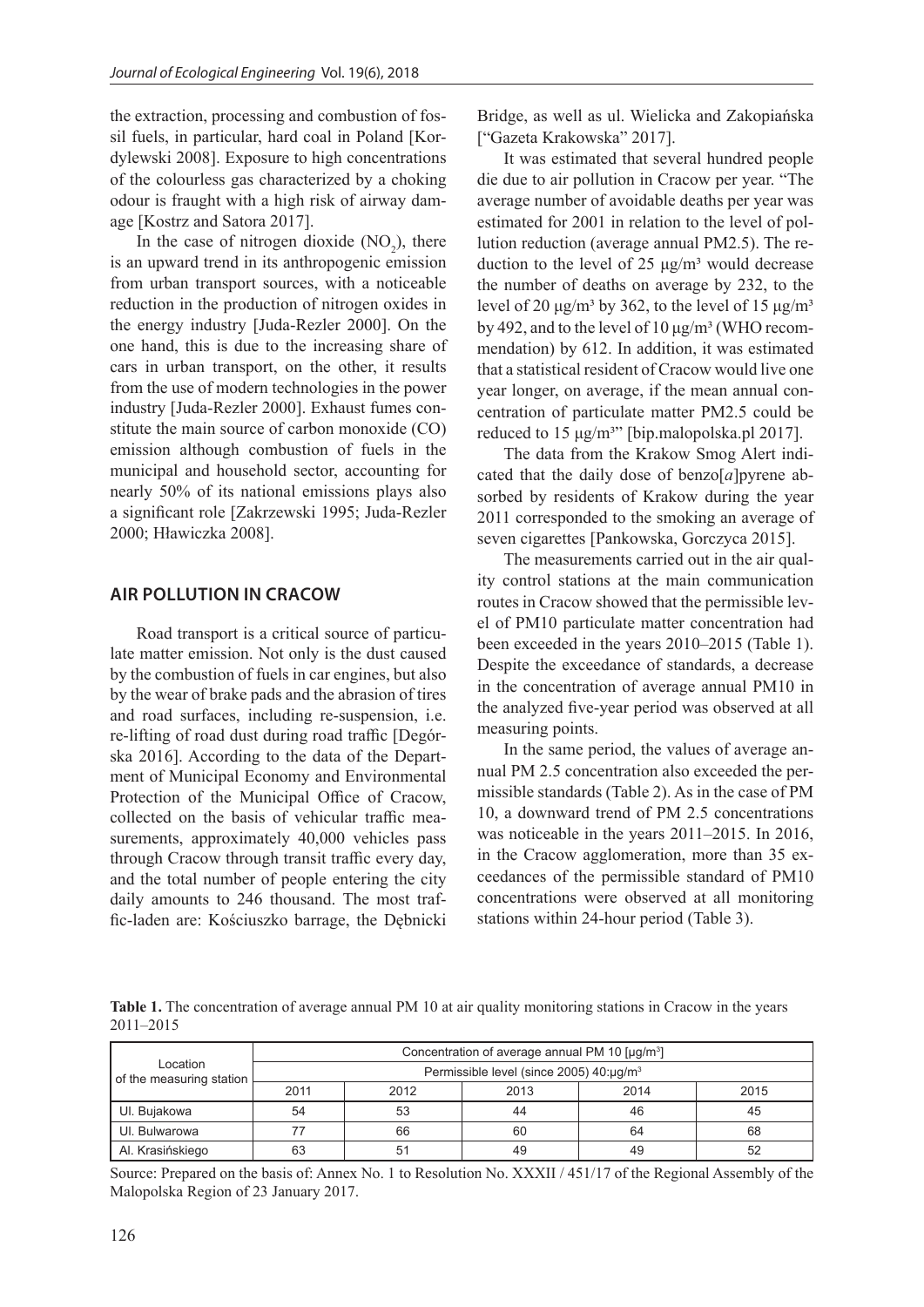|                                      | Concentration of average annual PM 2.5 [µg/m <sup>3</sup> ]                                        |      |      |      |      |  |  |  |  |  |  |  |  |
|--------------------------------------|----------------------------------------------------------------------------------------------------|------|------|------|------|--|--|--|--|--|--|--|--|
| Location<br>of the measuring station | Permissible level (since 2005):25 $\mu$ g/m <sup>3</sup> , (since 2020): 25 $\mu$ g/m <sup>3</sup> |      |      |      |      |  |  |  |  |  |  |  |  |
|                                      | 2011                                                                                               | 2012 | 2013 | 2014 | 2015 |  |  |  |  |  |  |  |  |
| UI. Bujakowa                         | 37                                                                                                 |      | 33   | 33   | 34   |  |  |  |  |  |  |  |  |
| UI. Bulwarowa                        | 42                                                                                                 | 38   | 35   | 32   | 33   |  |  |  |  |  |  |  |  |
| Al. Krasińskiego                     | 55                                                                                                 |      | 44   | 45   | 44   |  |  |  |  |  |  |  |  |

**Table 2.** The concentration of average annual PM 2.5 at air quality monitoring stations in Cracow in the years 2011–2015

Source: Prepared on the basis of: Annex No. 1 to Resolution No. XXXII / 451/17 of the Regional Assembly of the Malopolska Region of 23 January 2017.

**Table 3.** List of stations in the area of the Agglomeration of Cracow in 2016 in which there were more than 35 exceedances of levels of permissible concentrations of PM10 – an average of 24 hours (D24) and the number of cases of exceedances at individual stations (health protection)

| Zone name         | Station code      | Number of exceedances<br>D <sub>24</sub> | The maximum daily<br>concentration value * µg/m <sup>3</sup> |  |  |
|-------------------|-------------------|------------------------------------------|--------------------------------------------------------------|--|--|
|                   | Aleje Krasickiego | 165                                      | 329                                                          |  |  |
|                   | UI. Bujaka        | 78                                       | 295                                                          |  |  |
| The Agglomeration | UI. Bulwarowa     | 74                                       | 275                                                          |  |  |
| of Cracow         | UI. Dietla        | 118                                      | 314                                                          |  |  |
|                   | Os. Piastów       | 69                                       | 203                                                          |  |  |
|                   | Złoty Róg         | 85                                       | 231                                                          |  |  |

\* The number of stations from which the results were used in the assessment for 2016 Source: own study based on the Air quality assessment in zones in Poland for 2016

## **AIR POLLUTION AND INCIDENCES OF THE RESPIRATORY SYSTEM CANCERS, BRONCHI AND LUNGS CANCERS AS WELL AS CARDIAC DYSRHYTHMIA IN CRACOW**

Malignancies caused by environmental pollution, mainly air pollution, constitute nearly 2% of the diagnosed malignancies, although this index is even higher in the populations of the Małopolskie and Silesia region [Kapka et al. 2009]. In the urban population, lung cancer is diagnosed more often than in the rural population [Gładka and Zatoński 2016]. In the population of Cracow, this risk increases by 4.5% in the male group and 10.5% in the female group [Kapka et al. 2009]. Air pollution is a critical factor in the development of lung cancer, which is second only to smoking [Gładka and Zatoński 2016, Gładysz et al. 2010]. It is believed that the abnormal concentration of nitrogen dioxide has the largest pathogenic impact on the occurrence of lung cancer [Gładka and Zatonski 2016]. People exposed to prolonged exposure of suspended particulate matter in the air are also highly susceptible due to the fact that the period of lung cancer development under the conditions of intense particulate matter exposure is by four years shorter than in the case of other carcinogenic substances that pollute the air [Cembrzyńska and in 2012]. Household stoves, in which plastic wastes are burnt, are one of the main emitters of toxicants with a mutagenic and cytotoxic effect [Jędrak et al. 2016].

In the years 2010–2016, men comprised the largest group of the patients treated for malignancy in Cracow; in hospital wards, inpatient emergency departments and admission rooms, the share of men accounted for 62% of the total number of patients treated, while in outpatient clinics it amounted to 60% of the total number of consulted patients (Table 4). Analyzing the diversity of the age structure, it should be stated that men dominated in all age categories. In the years 2011, 2012, 2015 and 2016, no female in the age range of 0–34 applied for treatment in hospital wards, inpatient emergency departments and admission rooms, whereas in outpatient clinics such a situation occurred in 2016. In the male group, the patients in the age range of 0–34 were not treated in hospital wards and in admission rooms in the years 2014 and 2016. There was a noticeable disproportion, both in the female and male group between the number of people in the age range of 0–34 and the total number of people ben-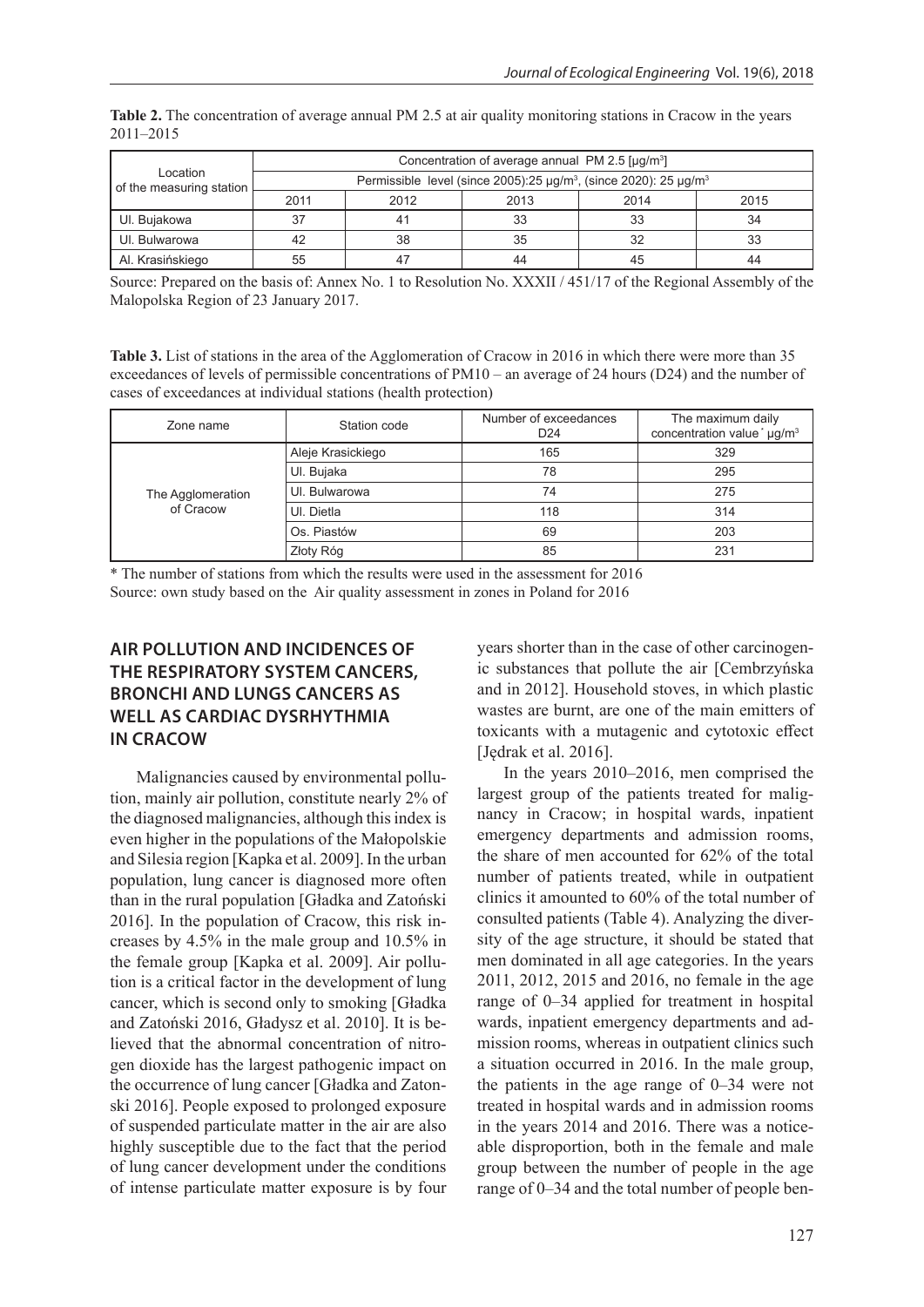| Name of<br>the disease<br>entity | Year | Total number           |                 |          | Hospital departments with the inpatient<br>emergency departments and the admis- |    | sion room |     |        | Outpatient specialist care clinics contracted<br>by Krakow's hospitals |                 |          |                  |     |           |     |        |     |
|----------------------------------|------|------------------------|-----------------|----------|---------------------------------------------------------------------------------|----|-----------|-----|--------|------------------------------------------------------------------------|-----------------|----------|------------------|-----|-----------|-----|--------|-----|
|                                  |      | of medical<br>services | age<br>$0 - 34$ |          | age<br>$35 - 64$                                                                |    | age $65+$ |     | age O+ |                                                                        | age<br>$0 - 34$ |          | age<br>$35 - 64$ |     | age $65+$ |     | age O+ |     |
|                                  |      |                        | M               | F        | M                                                                               | F  | M         | F   | M      | F                                                                      | M               | F        | M                | F   | M         | F   | M      | F   |
|                                  | 2010 | 4684                   | 2               |          | 127                                                                             | 67 | 209       | 94  | 338    | 162                                                                    | 2               | 2        | 234              | 165 | 352       | 174 | 588    | 341 |
|                                  | 2011 | 4704                   |                 | $\Omega$ | 135                                                                             | 69 | 193       | 105 | 329    | 174                                                                    |                 | 2        | 218              | 162 | 353       | 188 | 572    | 352 |
| $C-34$                           | 2012 | 5495                   | 2               | $\Omega$ | 124                                                                             | 67 | 210       | 115 | 336    | 182                                                                    | 4               | 2        | 229              | 163 | 366       | 215 | 599    | 380 |
| (Bronchial<br>and lung           | 2013 | 5232                   |                 | 2        | 100                                                                             | 80 | 190       | 120 | 291    | 202                                                                    |                 | 2        | 219              | 181 | 371       | 228 | 591    | 411 |
| malignancy)                      | 2014 | 5443                   | $\Omega$        |          | 96                                                                              | 74 | 230       | 144 | 326    | 219                                                                    | 2               | 3        | 200              | 157 | 402       | 266 | 604    | 426 |
|                                  | 2015 | 5246                   | 2               | $\Omega$ | 96                                                                              | 70 | 202       | 127 | 300    | 197                                                                    | 2               |          | 194              | 157 | 406       | 271 | 602    | 429 |
|                                  | 2016 | 5697                   | 0               | 0        | 92                                                                              | 65 | 217       | 161 | 309    | 226                                                                    |                 | $\Omega$ | 177              | 137 | 430       | 322 | 608    | 459 |

**Table 4**. List of patients by sex and age living Cracow treated in the years 2010–2016 for the respiratory system cancers, bronchial and lung malignancy

Source: Own study based on data from the *Malopolska* Provincial Branch of the *National Health Fund* in Krakow obtained applying the public information act (correspondence of 6 July 2017).

efiting from medical services from the other two age ranges of 35–64 and 65+. The morbidity of bronchial and lung malignancies then mainly affected the people over 35 years of age, with a significant predominance of male patients; however, the highest morbidity rate was revealed in people over 65 years of age. In the years 2010–2016, the percentage share of male patients in the age range of 0–34 in the group of all male patients treated for malignant lung cancer and bronchial carcinoma in hospital wards and admission rooms amounted to 0.36%, whereas in outpatient clinics to 0.31%. On the other hand, the percentage share of men in the age range of 65+ treated in the analyzed six-year period in hospital wards and admission rooms accounted for 65%, and in outpatient clinics 64%.

Analyzing the number of medical services provided to patients with bronchial and lung cancer in the reporting period, it should be noted that in comparison to 2010, by 2016 the number of benefits had increased by 1013. In the years 2010–2012, there was an upward trend, which in the next three years was at constant level. Since 2015, there has been a visible, dynamic increase in the number of medical services (Table 4).

The research confirmed that even a shortterm exposure to suspended particulate matter may cause electrophysiological changes in the heart that result in cardiac dysrhythmia and intensify susceptibility to this type of heart anomalies [Kowalska and Kocot 2016]. In addition to cardiac dysrhythmia, the consequences of being exposed to air pollution in various time ranges, especially to suspended particulate matter and carbon dioxide, are also indicated by cardiac insufficiency and ischemic heart disease [Kowalska

and Krzych 2007; Malec and Borowski 2016]. Obese and older people (over 65 years of age), patients treated for obstructive pulmonary disease or diabetes, and those with chronic respiratory and cardiovascular diseases are listed in the high-risk group [Jędrak et al. 2016 Kowalska and Kocot 2016]. A long-term exposure to lowemission toxicants is also a pathogenic factor of the inflammatory system in young healthy people [*Annex No. 1 to Resolution No. XXXII/451/17 of the Regional Assembly of the Malopolska Region of 23 January 2017*]. Excessive concentrations of smog toxicants may be responsible for a larger number of urgent hospitalizations caused by the onset or exacerbation of cardiovascular disease symptoms [Kowalska and Krzych 2007]. "It was also proven that the increase in the concentration of PM2.5 by only  $10\mu g/m^3$  in a short time (<24 hours) r the relative risk of cardiovascular deaths from 0.4% to 1.0%" [Jędrak, Badyda and Konduracka 2016].

In the period from 2010 to 2016 (Table 5), women constituted the largest group of patients treated in Cracow due to dysrhythmias in both hospital wards, inpatient emergency departments and admission rooms (65% of total patients), as well as in outpatient clinics (69%). In the distribution of the age structure, there was a strong dominance of women in all age ranges. In the group of men treated in hospital wards, inpatient emergency departments and in admission rooms, patients over 65 comprised the largest group (37%). In turn, in the group of men treated in outpatient clinics, the majority of patients were in the age range of 0–34 (48%). A small number of men aged 65+ who had medical consultations due to heart rhythm disorders in outpatient clinics (15%) was evident.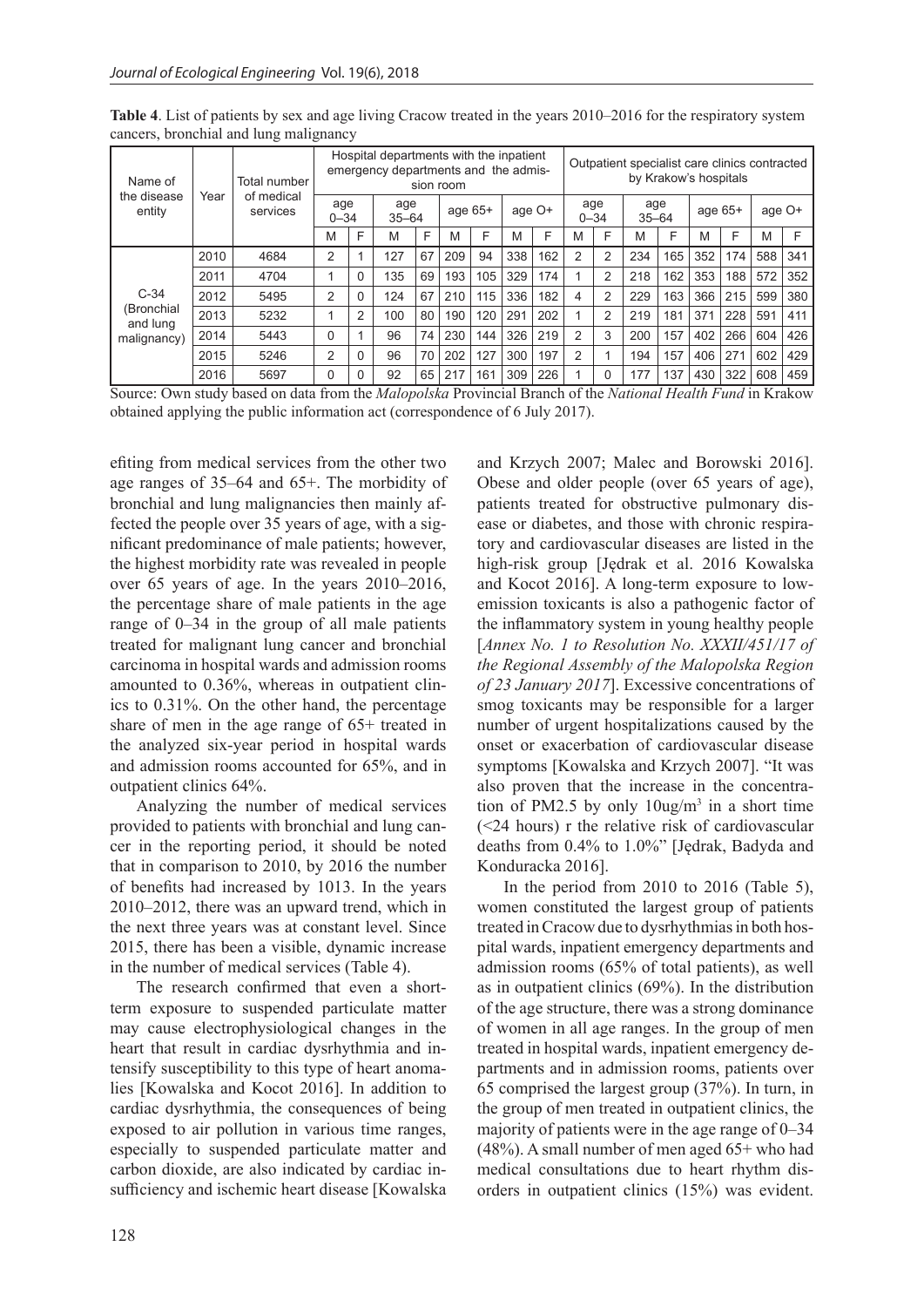| Name of<br>I the disease<br>entity | Year | Total<br>num-<br>ber of | Hospital departments with the inpatient<br>emergency departments and the admission<br>room |    |           |     |         |    |     |        |    | Outpatient specialist care clinics contracted<br>by Krakow's hospitals |           |    |           |    |        |     |  |
|------------------------------------|------|-------------------------|--------------------------------------------------------------------------------------------|----|-----------|-----|---------|----|-----|--------|----|------------------------------------------------------------------------|-----------|----|-----------|----|--------|-----|--|
|                                    |      | medical                 | age 0-34                                                                                   |    | age 35-64 |     | age 65+ |    |     | age O+ |    | age 0-34                                                               | age 35-64 |    | age $65+$ |    | age O+ |     |  |
|                                    |      | servi-<br>ces           | M                                                                                          | F  | M         | F   | M       | F  | M   | F      | M  | F                                                                      | M         | F  | M         | F  | M      | F   |  |
|                                    | 2010 | 414                     | 18                                                                                         | 19 | 14        | 35  | 13      | 32 | 45  | 86     | 25 | 54                                                                     | 21        | 60 | 2         | 17 | 48     | 131 |  |
|                                    | 2011 | 388                     | 20                                                                                         | 32 | 18        | 42  | 16      | 37 | 54  | 111    | 25 | 33                                                                     | 10        | 56 | 7         | 14 | 42     | 103 |  |
| R00 (car-                          | 2012 | 457                     | 17                                                                                         | 33 | 23        | 42  | 30      | 54 | 70  | 129    | 32 | 39                                                                     | 16        | 52 | 5         | 15 | 53     | 106 |  |
| diac ar-<br>rhythmia)              | 2013 | 587                     | 37                                                                                         | 48 | 34        | 84  | 37      | 58 | 108 | 190    | 27 | 38                                                                     | 14        | 61 | 9         | 22 | 50     | 121 |  |
|                                    | 2014 | 590                     | 35                                                                                         | 50 | 42        | 70  | 45      | 69 | 122 | 189    | 32 | 47                                                                     | 26        | 65 | 11        | 15 | 69     | 127 |  |
|                                    | 2015 | 683                     | 35                                                                                         | 53 | 43        | 116 | 44      | 87 | 122 | 256    | 22 | 43                                                                     | 28        | 76 | 9         | 22 | 59     | 141 |  |
|                                    | 2016 | 611                     | 37                                                                                         | 67 | 30        | 70  | 53      | 76 | 120 | 213    | 24 | 31                                                                     | 28        | 71 | 17        | 32 | 69     | 134 |  |

**Table 5**. List of patients by sex and age living Cracow treated in the years 2010–2016 for cardiac dysrhythmia

Source: Own study based on data from the *Malopolska* Provincial Branch of the *National Health Fund* in Krakow obtained applying the public information act (correspondence of 6 July 2017).

Among the women subject to treatment in hospital wards and admission rooms, female patients in the age range of 35–64 comprised the largest group (39%); a similar trend was in outpatient clinics (51%). In the analyzed six-year period, a relatively constant upward tendency in the number of medical services provided to the patients with arrhythmias was noticed. In 2016, the number increased by 197 services compared to 2010.

## **CONCLUSIONS**

- 1. In the years 2010–2016, men constituted the largest group of patients treated for malignancy in Cracow. The morbidity of lung and bronchial malignancy mainly concerned the people over 35 years of age, with a significant majority of male patients. The highest morbidity was found in people over 65 years of age.
- 2. In the period from 2010 to 2016, women constituted the largest group of patients treated for dysrhythmias. In the distribution of the age structure, strong dominance of women in all age ranges was visible at that time.
- 3. The latest literature data show that the human exposure to suspended particulate matter (PM10 and PM2.5), sulfur dioxide  $(SO_2)$ , nitrogen dioxide  $(NO<sub>2</sub>)$  and carbon monoxide (CO) is associated with an increased risk of cardiac arrhythmia, lung and bronchial malignancy as well as asthma.
- 4. The analysis of the state of air pollution: PM10 and PM2.5,  $SO_2$ ,  $NO_2$ ,  $CO$  showed that there were unfavorable weather conditions in the city of Cracow, resulting in long-term excessive concentrations of low-emission toxicants.

## **REFERENCES**

- 1. Bagieński Z., Jaskulska J. 2016. Limiting the impact of heat supply sources on air quality in areas of intensive low-rise buildings. Atmospheric air. Quality, health, protection. Wroclaw University of Technology. Wroclaw [in Polish].
- 2. Cembrzyńska J., Krakowiak E., Brewczyński P.Z. 2012. Air pollution with suspended particulate matter PM10 and PM 2.5 in conditions of strong anthropopressure taking of the city of Sosnowiec as an example. Medycyna Środowiskowa, 15(4), 31–38 [in Polish].
- 3. Cholewiński M., Kamiński M., Pospolita W. 2016. Threats to human health and life from the use of selected fuels in individual heating systems. Kosmos, Problemy Nauk Biologicznych, 65(4), 477–486 [in Polish].
- 4. Czornik M. 2004. City. Economic aspects of functioning. Publisher of the University of Economics in Katowice [in Polish].
- 5. Degórska A. 2016. Sources of air pollution with particulate matter. In: K. Juda-Rezler and B.Toczko (Eds). Fine particulate matter in the atmosphere. Compendium of knowledge about air pollution with suspended particulate matter in Poland. Library of Environment Monitoring. Environmental Protection Inspection. Warsaw, pp. 22–26 [in Polish].
- 6. Gazeta Krakowska, 2017. http://www.gazetakrakowska.pl/motofakty/na-drogach/a/do-krakowawjezdza-dziennie-cwierc-miliona-samochodowraport,12788292/ (retrieved on 18 Februrary 2018).
- 7. Gładka A., Zatoński T. 2016. The influence of air pollution on respiratory diseases. Kosmos. Problemy Nauk Biologicznych, 65(4), pp. 573–582 [in Polish].
- 8. Gładysz J., Grzesiak A., Nieradko-Iwanicka B., Borzęcki A. 2010. The impact of air pollution on the health and life expectancy of people. Problemy Hi-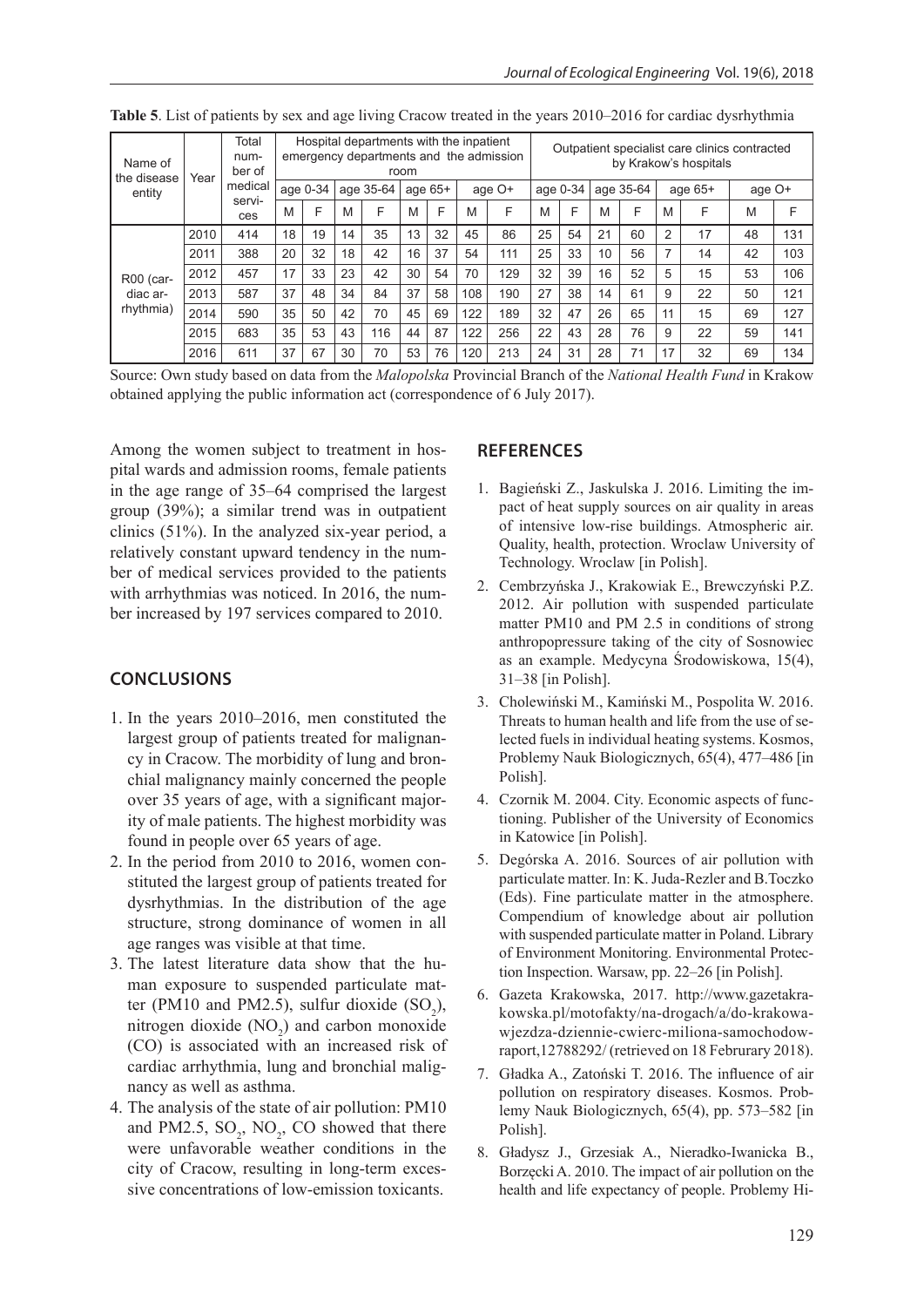gieny i Epidemiologii, 91(2), 178–180 [in Polish].

- 9. Hławiczka S. 2008. Heavy metals in the environment. Institute for Ecology of Industrial Areas Ekonomia i Środowisko Publishing Houe, Białystok [in Polish].
- 10. Holnicki P., Kałuszko A., Stankiweicz K. 2014. Supporting management of air qualityin an urban area. Współczesne Problemy Zarządzania, No 1, 26–27 [in Polish].
- 11. HWO, 2016. HWO's Global Urban Ambient Air Pollution Database. Update 2016. http://www. who.int/phe/health\_topics/en/ (retrieved on 7 August 2017).
- 12.Jarosiński J. 1996. Clean combustion techniques. Scientific and Technical Publisher, Warsaw [in Polish].
- 13.Jędrak J., Badyda A.J. Konduracka E. 2016. The impact of air pollution on human health. Sustainable cities. Życie w zdrowej atmosferze, pp. 87–96, [in Polish].
- 14.Jędrak J., Konduracka E., Badyda A.J., Dąbrowski P. 2016. The impact of air pollution on health. Krakow Smog Alert. Krakow. [in Polish].
- 15.Juda-Rezler K. [2000]. Environmental Impact of Air Pollution. Warsaw University of Technology Publishers, Warsaw [in Polish].
- 16.Juda-Rezler K. 2016. Fine particulate matter in the atmosphere. Compendium of knowledge about air pollution with suspended particulate matter in Poland.K. Juda-Rezler and B.Toczko (eds). Library of environment monitoring. Environmental Protection Inspection. Warsaw, pp. 9–10 [in Polish].
- 17. Kapka L., Zemła B.F., Kozłwoska A., Olewińska E., Pawlas N. 2009. Air quality and the morbidity of lung cancer in selected cities and counties of the Silesia Voivodship. Przegląd Epidemiologiczny, No 63, 439–444 [in Polish].
- 18. Klich J. 2017. Institutional potential of health care in cities. Part III. Contemporary problems related to urban development. In: M. Kudłacz, J. Hausner (Eds). Funkcjonowanie metropolii w Polsce-Gospodarka, Przestrzeń, Społeczeństwo. CeDeWu Publisher. Warsaw, pp. 237–253 [in Polish].
- 19. Kordylewski W. 2008. Combustion and Fuel. Wroclaw University of Technology. Wroclaw 2008 [in Polish].
- 20. Kostrz M., Satora P. 2017. Compounds responsible for air pollution. Inżynieria Ekologiczna, 18, 89–95 [in Polish].
- 21. Kowalska M., Krzych Ł. 2007. The influence of air polluted with particulate matter and sulfur dioxide on arterial blood pressure – current state of knowledge. Arterial Hypertension, 11(5), 435–442 [in Polish].
- 22. Kowlaska M., Kocot K. 2016. Short-term expo-

sure to fine suspended particulate matter (PM2.5 and PM10) and the risk of arrhythmias and strokes. Postępy Higieny i Medycyny Doświadczalnej, No 70, 1017–1025 [in Polish].

- 23. Kozlowska-Szczęsna T. 2004. Influence of the atmospheric environment on health and human wellbeing. Institute of Geography and Spatial Organization, Warsaw [in Polish].
- 24. Kozłowska A., Olewińska E., Kolwska-Pawlak A., Pawlas N. 2011. The presence of mutagenic and cytotoxic pollutants in the PM10 and PM2.5 atmospheric aerosol fractions in the town of Sosnowiec. Medycyna Środowiska, 14(4), 21–33.
- 25. Kozłowska-Szczęsna T., Krawczyk B., Kuchcik M. 2004. Influence of the atmospheric environment on health and human well-being. Stanisław Leszczycki Institute of Geography and Spatial Organization State Academy of Sciences, Warsaw.
- 26. Lachman P. 2015. Causes of pollutant emission exceedances. Czysta Energia, No 12, 26–29.
- 27. Malec A., Borowski G. 2016. Particulate matter threats and air monitoring. Inżynieria Ekologiczna, vol. 50, 161–170 [in Polish].
- 28. Supreme Audit Office (NIK) 2014. Information on the results of the inspection. Air protection against pollution.Warsaw [in Polish].
- 29. Pałasz J.W. 2016. Low emission from coal combustion and methods of its reduction. Publisher of the Silesian University of Technology. Gliwice [in Polish].
- 30. Pankowska M., Gorczyca M. 2015. Air protection against pollution – why is it not possible to take a deep breath in Poland? Kontrola Państwowa, 3(362), 60–79 [in Polish].
- 31. State Environmental Monitoring, 2017. Air quality assessment in zones in Poland for 2016. Environmental Protection Inspection. Attachment A-D. Warsaw [in Polish].
- 32. Parysek J.J. 2015. The city in terms of system. Ruch prawniczy, ekonomiczny i socjologiczny. Ch. LXXVII/1, 28–40 [in Polish].
- 33. Petryk A. 2017a. Low-carbon Economy in the Municipality of Sucha Beskidzka. Journal of Ecological Engineering, 18(5), 144–150.
- 34. Petryk A. 2017b. Development of heating infrastructure as an opportunity to reduce low emission in Krakow. In: T. Kudłacz, P. Brańska (Eds) Studia Komitetu Przestrzennego Zagospodarowania Kraju PAN, vol. 174, 412–421 [in Polish].
- 35. Air quality plan for the Malopolska Region. Małopolska in a healthy atmosphere. Annex No. 1 to Resolution No. XXXII/451/17 of the Regional Assembly of the Malopolska Region of 23 January 2017. Office of the Marshal of the Małopolskie Voivodship 2017 [in Polish].